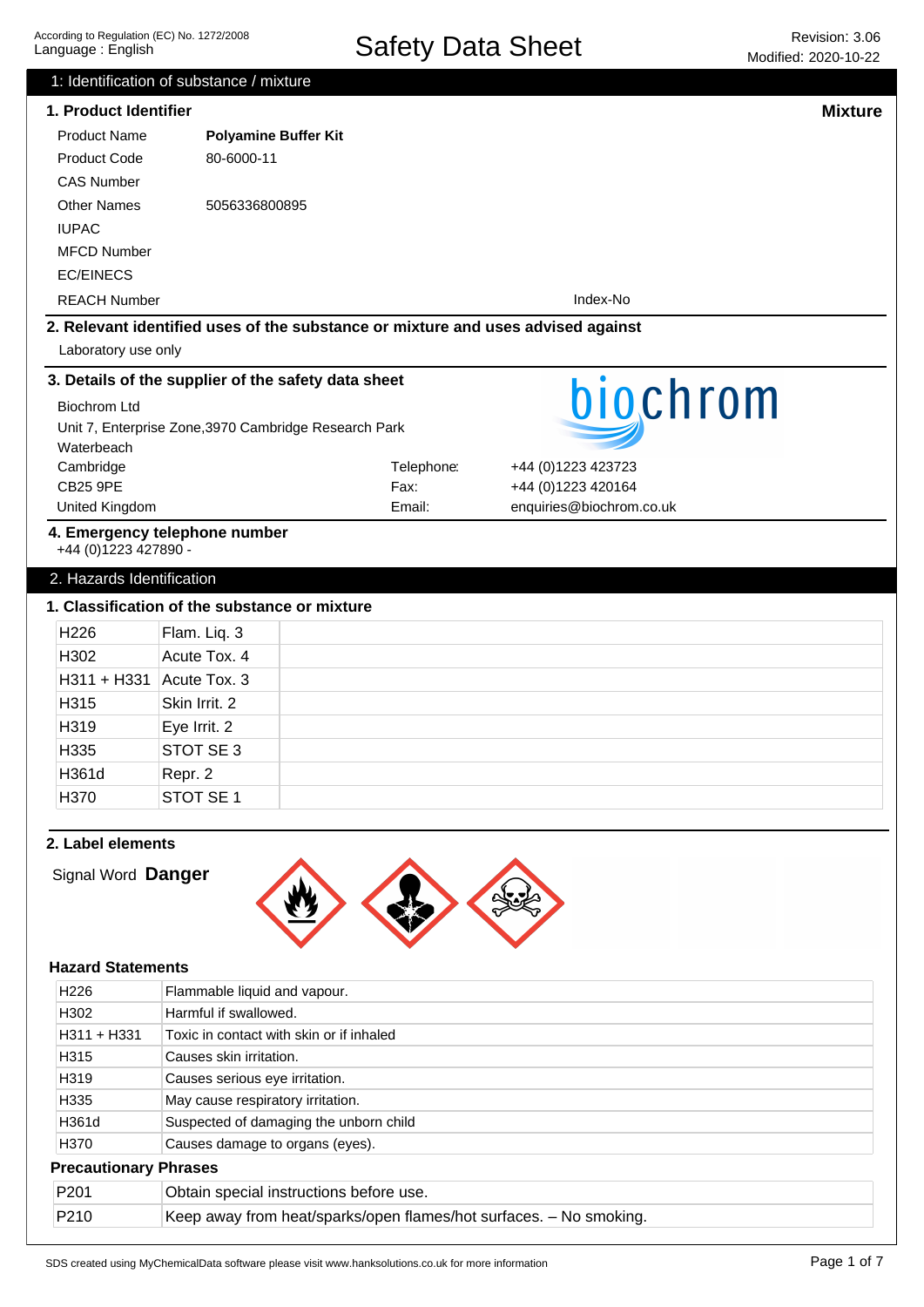| P <sub>260</sub>        | Do not breathe dust/fume/gas/mist/vapours/spray.                                                              |  |
|-------------------------|---------------------------------------------------------------------------------------------------------------|--|
| P <sub>280</sub>        | Wear protective gloves/protective clothing/eye protection/face protection.                                    |  |
| P301 + P312             | IF SWALLOWED: Call a POISON CENTER or doctor/physician if you feel unwell.                                    |  |
| $P303 + P361$<br>+ P353 | IF ON SKIN (or hair): Remove/Take off immediately all contaminated clothing. Rinse skin with<br>water/shower. |  |
| P304 + P340             | IF INHALED: Remove victim to fresh air and keep at rest in a position comfortable for breathing.              |  |
| P370 + P378             | In case of fire: Use water for extinction.                                                                    |  |
| P403 + P233             | Store in a well-ventilated place. Keep container tightly closed.                                              |  |
| P <sub>501</sub>        | Dispose of contents/container to a hazardous waste container                                                  |  |

#### **3. Other Hazards**

Additional precautionary phrases are located throughout the safety data sheet

| <b>Product Name</b>             |                                                  | <b>Hazards</b>                                                                                                | <b>Concentration</b> |
|---------------------------------|--------------------------------------------------|---------------------------------------------------------------------------------------------------------------|----------------------|
| Polyamine Buffer                |                                                  |                                                                                                               |                      |
|                                 |                                                  |                                                                                                               | 5                    |
| <b>Ultra Ninhydrin Solution</b> |                                                  |                                                                                                               |                      |
|                                 |                                                  | H226, H302, H311 + H331, H361d, H370 Acute Tox. 3, 4<br>Acute Tox. 4, Flam. Liq. 3, Repr. 2, STOT SE 1        |                      |
| <b>Ultrosolve Plus</b>          |                                                  |                                                                                                               |                      |
|                                 |                                                  | H302 Acute Tox. 4                                                                                             | 4                    |
| Sodium Hydrolysate Buffer 5     |                                                  |                                                                                                               |                      |
|                                 |                                                  |                                                                                                               | 3                    |
| Sodium Regeneration Buffer 6    |                                                  |                                                                                                               |                      |
|                                 |                                                  | H315, H319 Eye Irrit. 2, Skin Irrit. 2                                                                        | 1                    |
| 4. First Aid Measures           |                                                  |                                                                                                               |                      |
|                                 |                                                  |                                                                                                               |                      |
| <b>Skin Contact</b>             | 1. Description of first aid measures             | P302 + P352: IF ON SKIN: Wash with plenty of soap and water.                                                  |                      |
|                                 | with water/shower.                               | P303 + P361 + P353: IF ON SKIN (or hair): Remove/Take off immediately all contaminated clothing. Rinse skin   |                      |
| <b>Eye Contact</b>              |                                                  | Bathe the eye with running water for 15 minutes.                                                              |                      |
| Ingestion                       |                                                  | P301 + P312: IF SWALLOWED: Call a POISON CENTER or doctor/physician if you feel unwell.                       |                      |
| Inhalation                      |                                                  | P304 + P340: IF INHALED: Remove victim to fresh air and keep at rest in a position comfortable for breathing. |                      |
|                                 |                                                  |                                                                                                               |                      |
| No symptoms.                    | 2. Most important symptoms and effects           |                                                                                                               |                      |
|                                 |                                                  |                                                                                                               |                      |
|                                 | 3. Indication of any immediate medical attention |                                                                                                               |                      |
|                                 |                                                  | Obtain medical attention in the event of any acute of delayed symptoms                                        |                      |
| 5. Firefighting measures        |                                                  |                                                                                                               |                      |
| 1. Extinguishing Media          |                                                  |                                                                                                               |                      |
| Suitable                        |                                                  | P370 + P378: In case of fire: Use water for extinction.                                                       |                      |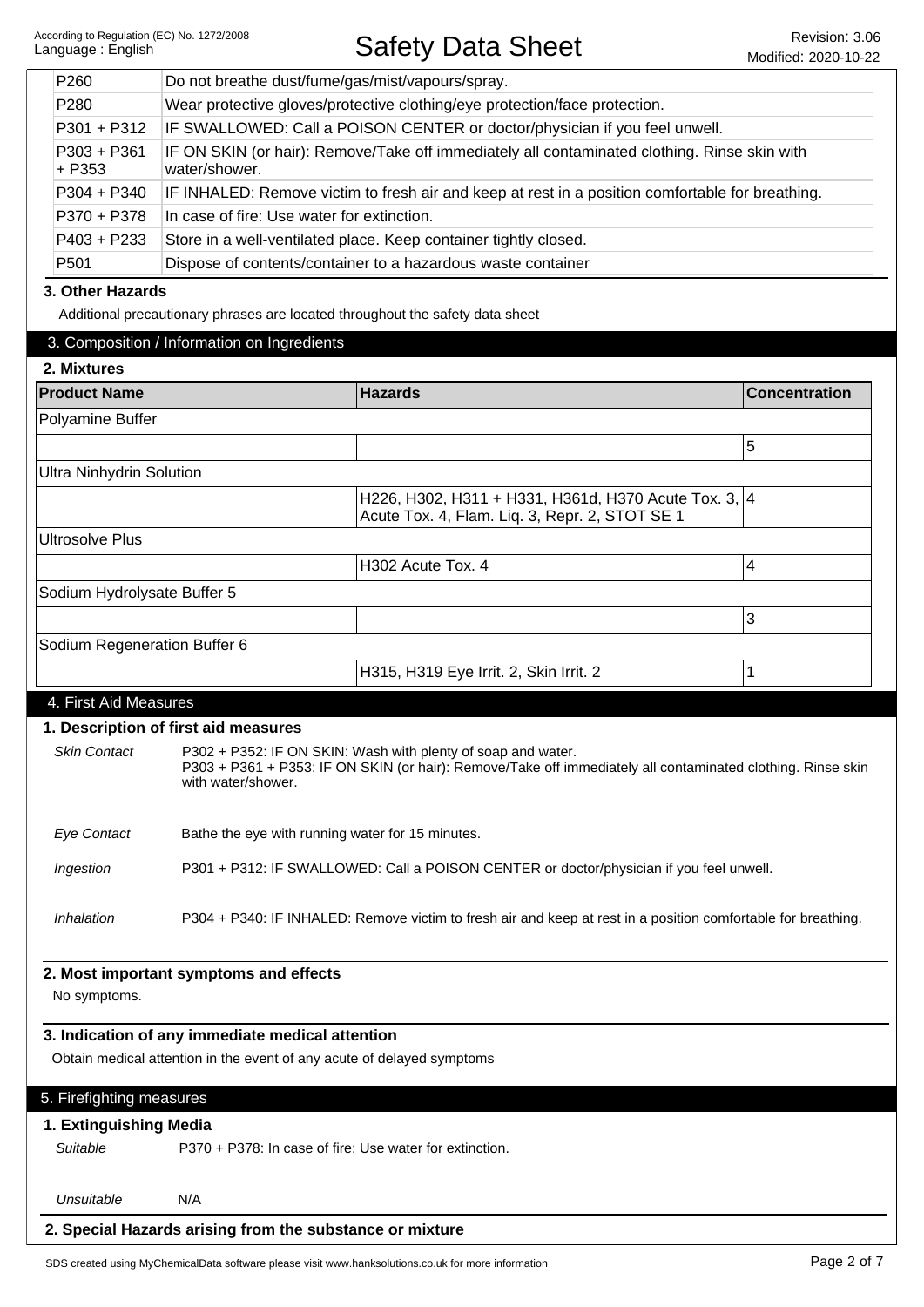In combustion toxic fumes may form.

#### **3. Advice for Fire Fighters**

As in any fire, wear self-contained breathing apparatus pressure-demand, MSHA/NIOSH (approved or equivalent) and full protective gear

#### 6. Accidental Release Measures

## **1. Personal Precautions**

Eliminate all sources of ignition. Mark out the contaminated area with signs and prevent access to unauthorised personnel. Avoid breathing vapours.

#### **2. Environmental Precautions**

Do not allow to enter sewers / surface or ground water.

#### **3. Methods & Materials**

Mix with sand or vermiculite. Wash the spillage site with large amounts of water. Transfer to a closable, labelled salvage container for disposal by an appropriate method.

#### **4. Preventing the occurrence of secondary hazards.**

None

# 7.Handling and Storage

#### **1. Personal Precautions**

Safe Handling

| P201: Obtain special instructions before use. |
|-----------------------------------------------|
| P264: Wash hands thoroughly after handling.   |
|                                               |

| <b>Protection against</b> | P363: Wash contaminated clothing before reuse. |
|---------------------------|------------------------------------------------|
| explosions and fires      |                                                |

#### **2. Conditions for safe storage, including any incompatibilities**

| <b>Managing Storage Risks</b>         | Store in cool, well ventilated area.<br>Keep away from sources of ignition.<br>Keep container tightly closed.<br>Light sensitive.<br>Protect from light.<br>Air sensitive. |
|---------------------------------------|----------------------------------------------------------------------------------------------------------------------------------------------------------------------------|
| Storage Controls                      | No special requirements                                                                                                                                                    |
| Maintaining Integrity<br>Other advice | P210: Keep away from heat/sparks/open flames/hot surfaces. – No smoking.<br>P403 + P233: Store in a well-ventilated place. Keep container tightly closed.                  |

# **3. Specific End Uses**

For laboratory use only. To be used with Biochrom Amino Acid Analyzers

## 8. Exposure Controls/Personal Protection

#### **1. Control Parameters**

No Data Available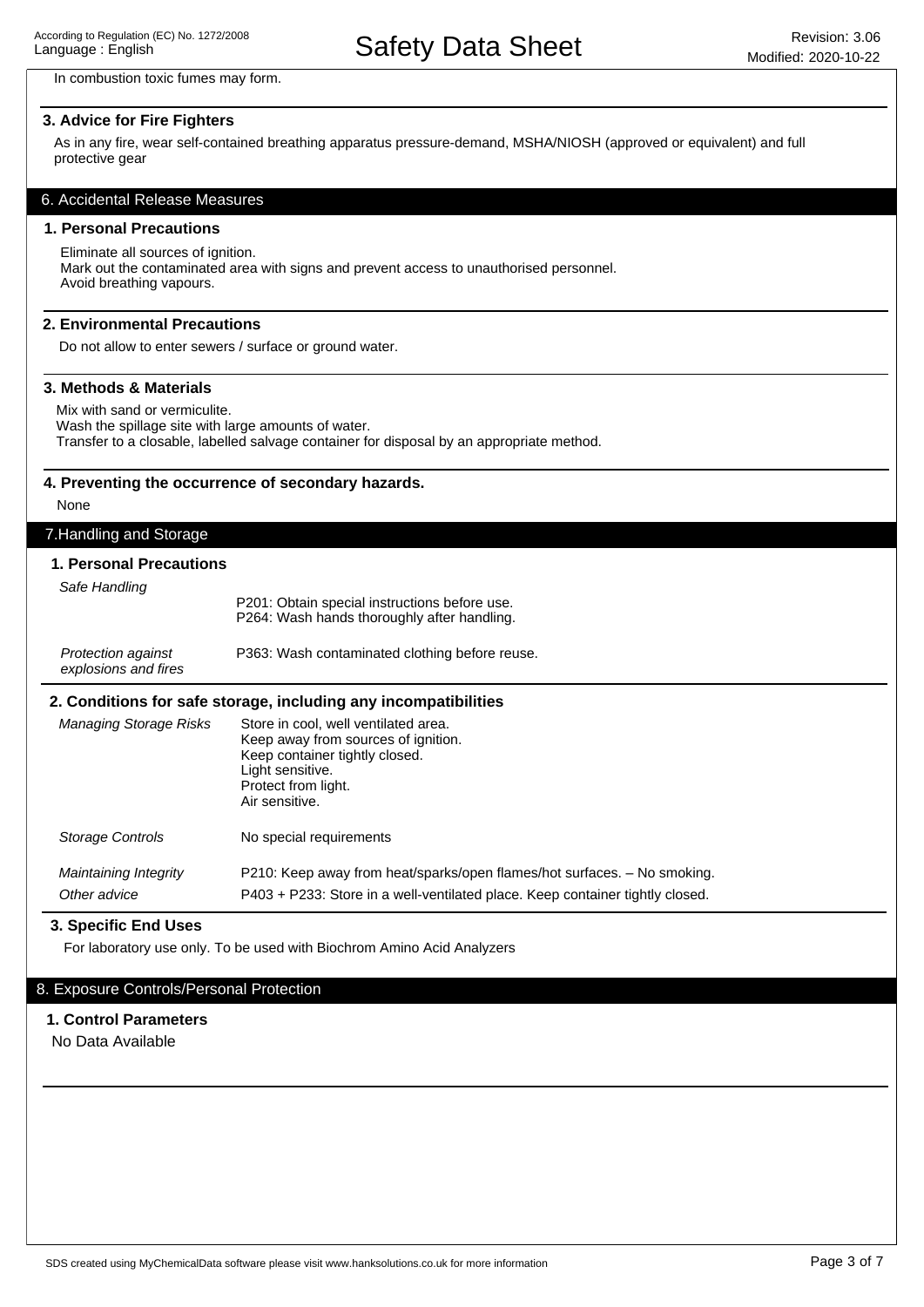| 2. Exposure Controls                       |                                                                                                                      |
|--------------------------------------------|----------------------------------------------------------------------------------------------------------------------|
| General protective and<br>hygiene measures | P280: Wear protective gloves/protective clothing/eye protection/face protection.<br>Avoid contact with skin and eyes |
| <b>Engineering measures</b>                | Ensure there is sufficient ventilation of the area.                                                                  |
| Eye / Face Protection                      | Safety Glasses.<br>Ensure eye bath is to hand.                                                                       |
| Hand protection                            | Nitrile gloves.                                                                                                      |
| Respiratory protection                     | P260: Do not breathe dust/fume/gas/mist/vapours/spray.                                                               |
| Skin protection                            | Protective clothing.                                                                                                 |
| Other personal protection<br>advice        | No data.                                                                                                             |

# 9. Physical and Chemical Properties

# **1. Physical and Chemical Properties**

| Appearance                                   | 2L Plastic bottles. 250mL Amber glass bottles |
|----------------------------------------------|-----------------------------------------------|
| Odour                                        | No Data Available                             |
| Odour threshold                              | No Data Available                             |
| <b>PH</b>                                    | No Data Available                             |
| Melting point / Freezing point               | No Data Available                             |
| Initial boiling point and boiling range      | No Data Available                             |
| Flash point                                  | No Data Available                             |
| Evaporation rate                             | No Data Available                             |
| Flammability(solid,gas)                      | No Data Available                             |
| Upper/lower flammability or explosive limits | No Data Available                             |
| Vapour pressure                              | No Data Available                             |
| Vapour density                               | No Data Available                             |
| Relative density                             | No Data Available                             |
| Solubility(ies):                             | No Data Available                             |
| Partition coefficient: n-octanol/water       | No Data Available                             |
| Auto-ignition temperature                    | No Data Available                             |
| Decomposition temperature                    | No Data Available                             |
| Viscosity                                    | No Data Available                             |
| Explosive properties                         | No Data Available                             |
| Oxidising properties                         | No Data Available                             |
|                                              |                                               |

## **2. Other Information**

No additional information available

# 10. Stability and Reactivity

## **1. Reactivity**

No unusual reactivity

### **2. Stability**

Stable under normal conditions. May discolour on exposure to light.

# **3. Possibility of Hazardous Reactions**

No hazardous reactions known.

## **4.Conditions to Avoid**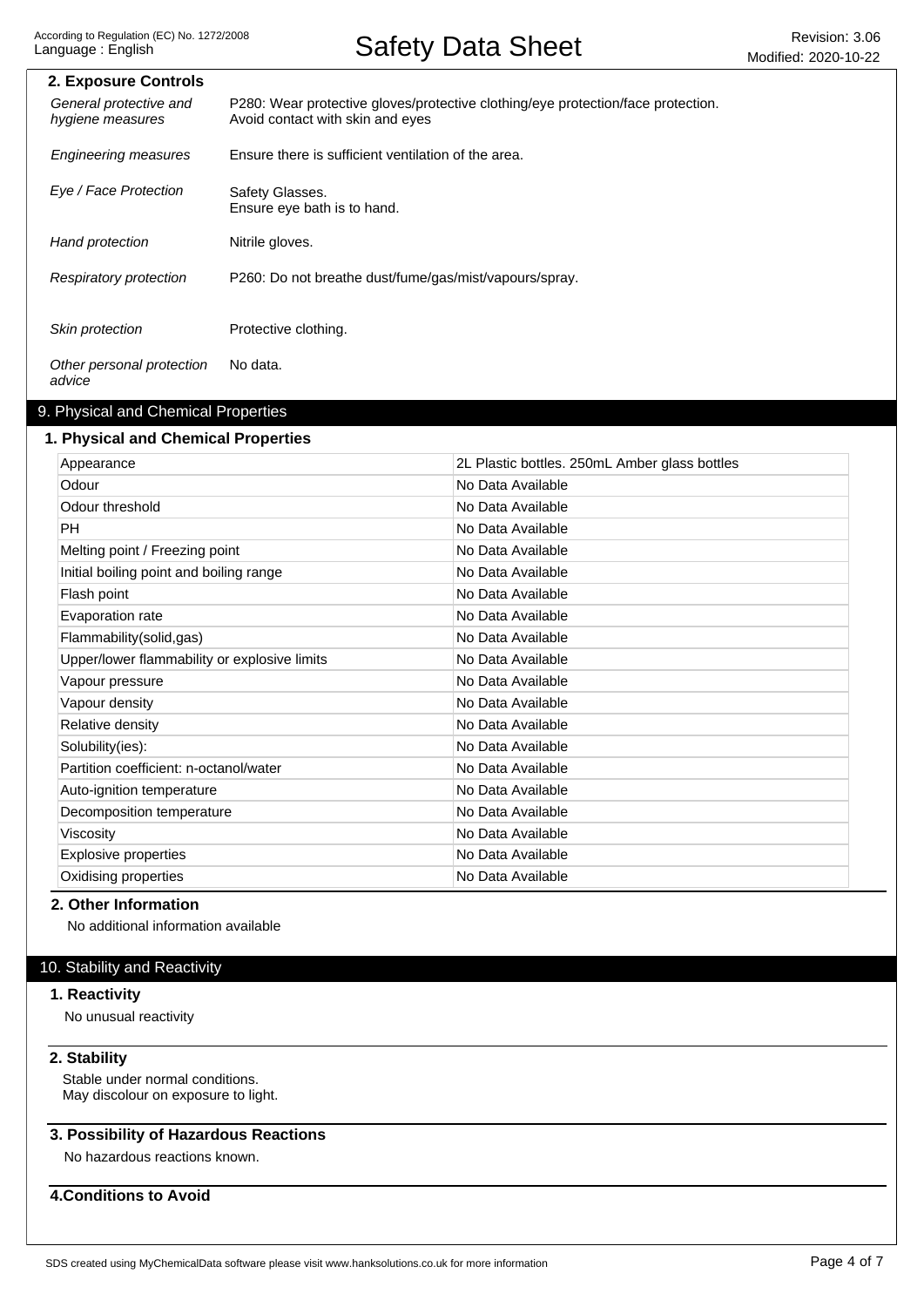Direct Sunlight. Heat.

# **5. Incompatible Materials**

Strong oxidizing agents.

# **6. Hazardous Decomposition Products**

In combustion emits toxic fumes of carbon dioxide / carbon monoxide.

### 11. Toxicology information

| 1. Information |                                      |                                                                      |
|----------------|--------------------------------------|----------------------------------------------------------------------|
|                | <b>Acute Toxicity</b>                | No information available                                             |
|                | Skin corrosion/irritation            | May be harmful if absorbed through the skin. Causes skin irritation. |
|                | Serious eye<br>Damage/irritation     | Irritant effect.                                                     |
|                | Respiratory or skin<br>sensitisation | May cause skin sensitization                                         |
|                | Germ Cell mutagenicity               | No information available                                             |
|                | Carcinogenicity                      | No information available                                             |
|                | Reproductive toxicity                | Possible risk of harm to the unborn child                            |
|                | STOT-single exposure                 | No information available                                             |
|                | STOT-repeated exposure               | No information available                                             |
|                | Aspiration hazard                    | No information available                                             |

## **2. Additional**

To the best of our knowledge the acute and chronic toxicity of this substance is not fully known.

## 12. Ecological Information

#### **1. Toxicity**

No information available

### **2. Persistence and degradability**

No information available

# **3. Bio-Accumulative Potential**

No information available

## **4. Mobility and Soil**

No information available

## **5. Results of PBT & vPvB assessment**

No information available

## **6. Other adverse effects**

No information available

# 13. Disposal Considerations

## **1. Waste Treatment Methods**

Disposal Operations

Disposal of Packaging Disposal must be made according to official regulations.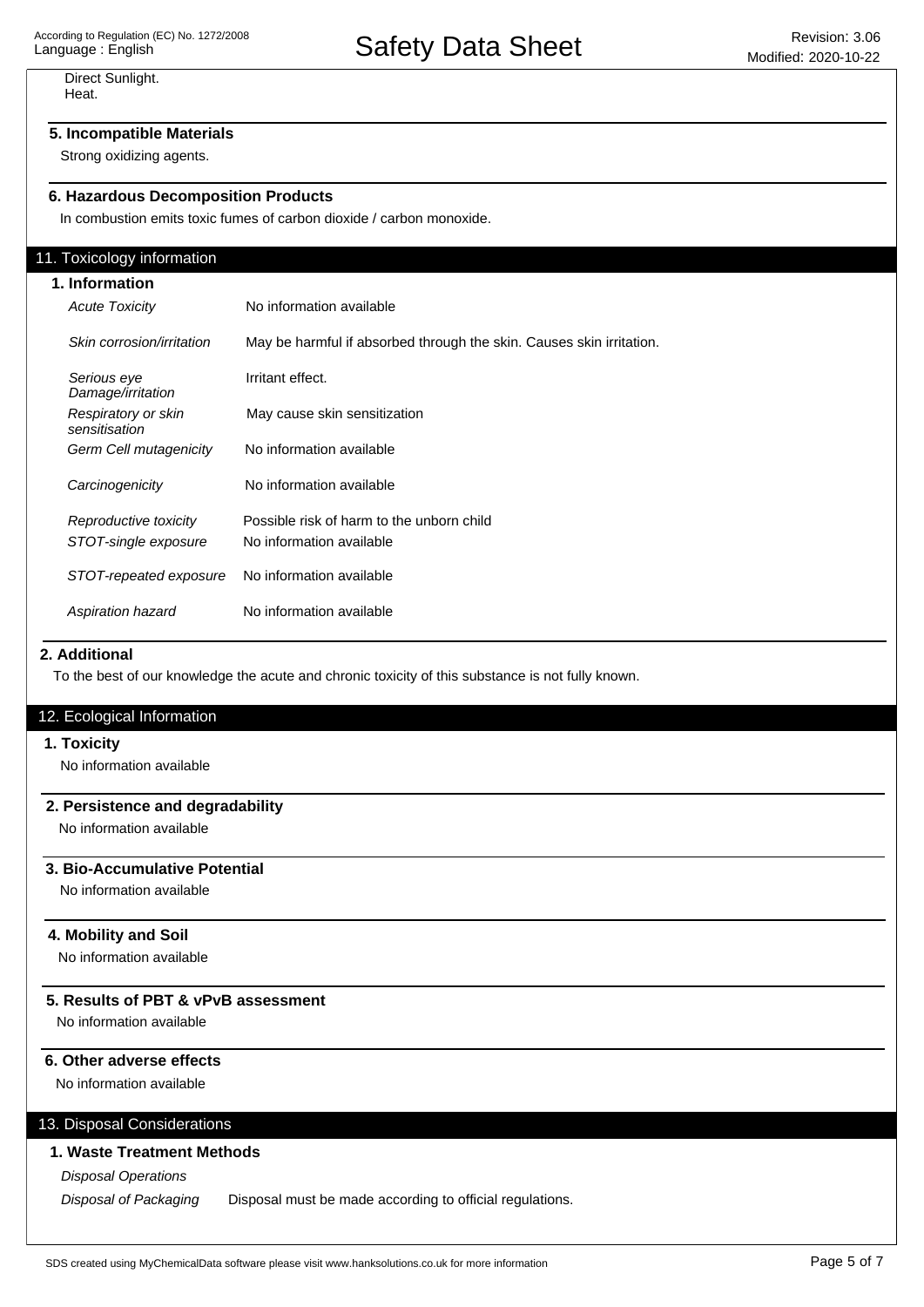| 14. Transport Information                                                                                                        |                                                                                                               |                                                                       |  |
|----------------------------------------------------------------------------------------------------------------------------------|---------------------------------------------------------------------------------------------------------------|-----------------------------------------------------------------------|--|
| Air (ICAO)                                                                                                                       |                                                                                                               |                                                                       |  |
| 1.                                                                                                                               | <b>UN Number: 1992</b>                                                                                        |                                                                       |  |
| 2.                                                                                                                               | Shipping Name: Flammable liquid, toxic, n.o.s.                                                                |                                                                       |  |
| 3.                                                                                                                               | Transport hazard class(es): : 3                                                                               | Sub Class: 6.1                                                        |  |
|                                                                                                                                  |                                                                                                               |                                                                       |  |
| 4.                                                                                                                               | Packing group: III                                                                                            |                                                                       |  |
| 5.                                                                                                                               | <b>Environmental hazards:</b>                                                                                 |                                                                       |  |
| 6.                                                                                                                               | <b>Special Precautions for user:</b>                                                                          |                                                                       |  |
| 7.                                                                                                                               | Transport in bulk:                                                                                            |                                                                       |  |
| Road (ADR)                                                                                                                       |                                                                                                               |                                                                       |  |
| 1.                                                                                                                               | <b>UN Number: 1992</b>                                                                                        |                                                                       |  |
| 2.                                                                                                                               |                                                                                                               | Shipping Name: FLAMMABLE LIQUID, TOXIC, N.O.S (Polyamine Buffer Kit). |  |
| 3.                                                                                                                               | Transport hazard class(es): : 3<br>Sub Class:                                                                 |                                                                       |  |
|                                                                                                                                  |                                                                                                               |                                                                       |  |
| 4.                                                                                                                               | Packing group: III                                                                                            |                                                                       |  |
| 5.                                                                                                                               | <b>Environmental hazards:</b>                                                                                 |                                                                       |  |
| 6.                                                                                                                               | <b>Special Precautions for user:</b>                                                                          |                                                                       |  |
| 7.                                                                                                                               | Transport in bulk:                                                                                            |                                                                       |  |
| Sea (IMDG)                                                                                                                       |                                                                                                               |                                                                       |  |
| 1.                                                                                                                               | <b>UN Number: 1992</b>                                                                                        |                                                                       |  |
| 2.                                                                                                                               | Shipping Name: Flammable liquid, toxic, n.o.s.                                                                |                                                                       |  |
| 3.                                                                                                                               | Transport hazard class(es): : 3                                                                               | Sub Class: 6.1                                                        |  |
|                                                                                                                                  |                                                                                                               |                                                                       |  |
| 4.                                                                                                                               | Packing group: III                                                                                            |                                                                       |  |
| 5.                                                                                                                               | <b>Environmental hazards:</b>                                                                                 |                                                                       |  |
| 6.                                                                                                                               | <b>Special Precautions for user:</b>                                                                          |                                                                       |  |
| 7.                                                                                                                               | Transport in bulk: IBCINS: IBC03                                                                              |                                                                       |  |
| TANKPROV: TP1, TP28                                                                                                              |                                                                                                               |                                                                       |  |
|                                                                                                                                  | 15. Safety, health, environmental and national regulations                                                    |                                                                       |  |
| 1. Safety, health, environmental and national regulations:<br>product is not subject to any additional regulations or provisions |                                                                                                               |                                                                       |  |
| 2. Safety Assessment<br>No Chemical Safety Assessment                                                                            |                                                                                                               |                                                                       |  |
|                                                                                                                                  | 16. Other Information                                                                                         |                                                                       |  |
|                                                                                                                                  | 1. Other Information:<br>This safety data sheet complies to the requirements of Regulation (EC) No. 1272/2008 |                                                                       |  |
|                                                                                                                                  |                                                                                                               |                                                                       |  |
| 3. Disclaimer                                                                                                                    |                                                                                                               |                                                                       |  |